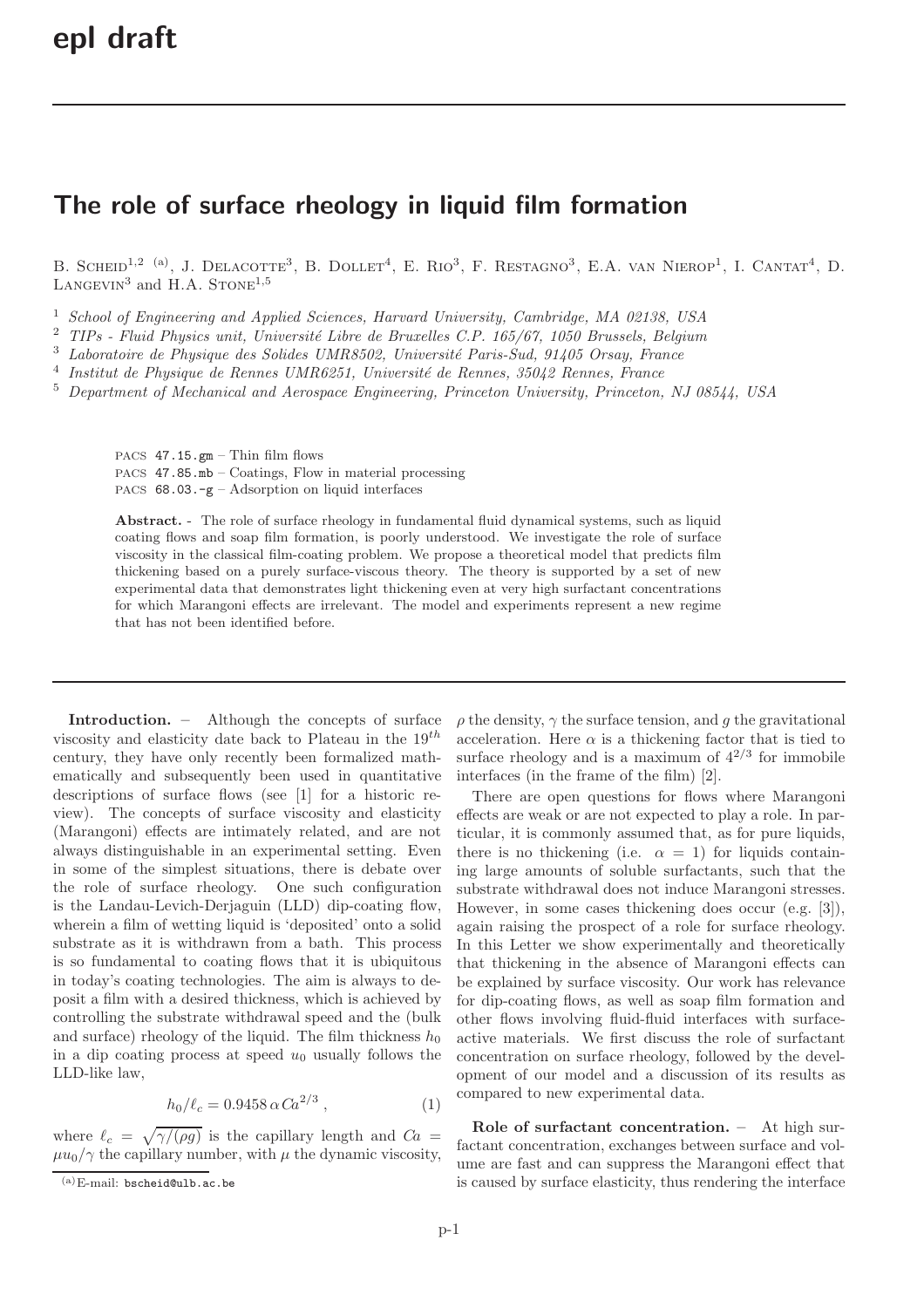more mobile. This phenomenon, referred to as "surface remobilization" [4], requires two conditions to occur that are both fostered at high bulk surfactant concentration. First, the surfactant exchange rate between the interface and the sublayer has to be fast in comparison to the dilatation/compression rate of the interface, e.g. [5] gives the dependence of surface elasticity with the rate of compression. Second, the film should be thick enough such that it contains enough surfactants to replenish the interface. Sonin *et al.* [6] showed that the drainage of very thin films is controlled by Marangoni effects and proceeds as if the surfactants were insoluble, even at high bulk concentration. This phenomenon was predicted earlier by Lucassen-Reynders and Lucassen [7], who proposed expressions for the decrease of the effective film elastic modulus with increasing film thickness.

In their study of fiber coating, Quéré  $\&$  de Ryck [3] defined a parameter  $\sigma = \Gamma/(c h_0)$ , which measures the capacity of the "bulk reservoir" to replenish the interface with surfactant, where  $\Gamma$  is the surface concentration and c the bulk concentration. Using the soluble surfactant DTAB (dodecyl trimethyl ammonium bromide) at high concentration  $c = 5 \text{ cm}c \text{ (cm}c = 15 \text{ mM})$ , they identified a "dynamical transition of thickening" by increasing the substrate speed (i.e.  $Ca$ ), hence the film thickness, separating a region of large thickening ( $\alpha \simeq 1.9$ ) before the transition, corresponding to  $\sigma > 0.1$ , from a region of small thickening ( $\alpha \approx 1.15$ ) beyond the transition, corresponding to  $\sigma$  < 0.01. This transition was shifted toward smaller Ca when increasing the concentration to  $c = 25$  cmc (see Fig. 61 in [3]). For both concentrations used by these authors, the thickening factor beyond the transition remained unexpectedly larger than unity, and the thickening mechanism for such thicker films has not been explained as of yet. As mentioned earlier, surface elasticity, responsible for thickening at lower  $Ca$ , should not play a significant role after the transition because of surface remobilization. We demonstrate here that thickening beyond the transition can instead be rationalized by surface viscous effects.

Model. – Consider a flat plate that is withdrawn from a bath of liquid and entrains a film of thickness  $h(x)$  that eventually approaches a constant value  $h_0$  at distances far above the static meniscus, as sketched in Fig. 1. For a pure Newtonian fluid, this thickness is given by (1) with  $\alpha = 1$  and the region that connects the static meniscus with the flat film, called the dynamic meniscus, has a typical length of  $\ell_{Ca} = h_0 \, Ca^{-1/3}$ . Here we investigate how the thickening factor  $\alpha$  is affected by surface viscosity, denoted  $\mu^*$ . As in the usual LLD problem the film is thin enough in the dynamic meniscus region such that lubrication theory applies, i.e.  $h_0/\ell \ll 1$ . We further neglect gravity in the dynamic meniscus as compared to viscous stress, i.e.  $\rho g \ll \mu u_0/h_0^2$ . Under these assumptions, the velocity profile tends toward a uniform flow as  $x \to \infty$ 



Fig. 1: Sketch of the dip coating problem with surfactants at high concentration;  $h(x)$  is the film thickness and  $u_s(x)$  the surface velocity in the dynamic meniscus of length  $\ell$ .

and the pressure relative to the ambient pressure remains constant across the film, i.e.  $p = -\gamma \partial_{xx}h$ . The axial force balance has the form

$$
\mu \partial_{yy} u + \gamma \partial_{xxx} h = 0 \,. \tag{2}
$$

The axial velocity  $u(x, y)$  is therefore parabolic in y and using  $u|_{y=0} = u_0$ ,  $u|_{y=h} = u_s(x)$  and  $\int_0^h u(x, y) dy = h_0 u_0$ , the velocity in the film can be expressed as

$$
\frac{u}{u_0} = 1 - \left(1 - \frac{u_s}{u_0}\right) \frac{y}{h} - 3\left(\frac{h - 2h_0}{h} + \frac{u_s}{u_0}\right) \frac{y}{h} \left(1 - \frac{y}{h}\right),\tag{3}
$$

where  $u_s(x)$  is the unknown surface velocity. The system is closed by the tangential stress balance at the interface (see e.g. [8]):

$$
\mu \partial_y u \big|_{y=h} = \mu^* \partial_{xx} u_s . \tag{4}
$$

Substituting (3) in both (2) (evaluated at  $y = h(x)$ ) and (4), and introducing the dimensionless variables  $H =$  $h/h_0, U = u_s/u_0$ , and  $X = x/\ell$ , leads to

$$
H''' = \frac{12}{H^3} - \frac{6 + 6U}{H^2} , \qquad (5a)
$$

$$
\beta U'' = -\frac{6}{H^2} + \frac{2+4U}{H} , \qquad (5b)
$$

where a prime denotes the X-derivative and  $\ell$  has been set to  $\ell_{Ca}$  such that  $\beta = Bq Ca^{2/3} \ell_c/h_0$  is the sole independent parameter, and  $Bq = \mu^*/(\mu \ell_c)$  is the Boussinesq number. The system (5) is solved with the following boundary conditions:  $H, U \rightarrow 1$  and  $H', H'', U' \rightarrow 0$ as  $X \to \infty$ . Furthermore, the curvature of the film profile must match with the curvature of the static meniscus near the bath, which yields the requirement  $\partial_{xx}h = \sqrt{2}/\ell_c$  as  $x \rightarrow -\infty$ , or

$$
h_0/\ell_c = H''(-\infty) C a^{2/3} / \sqrt{2} . \tag{6}
$$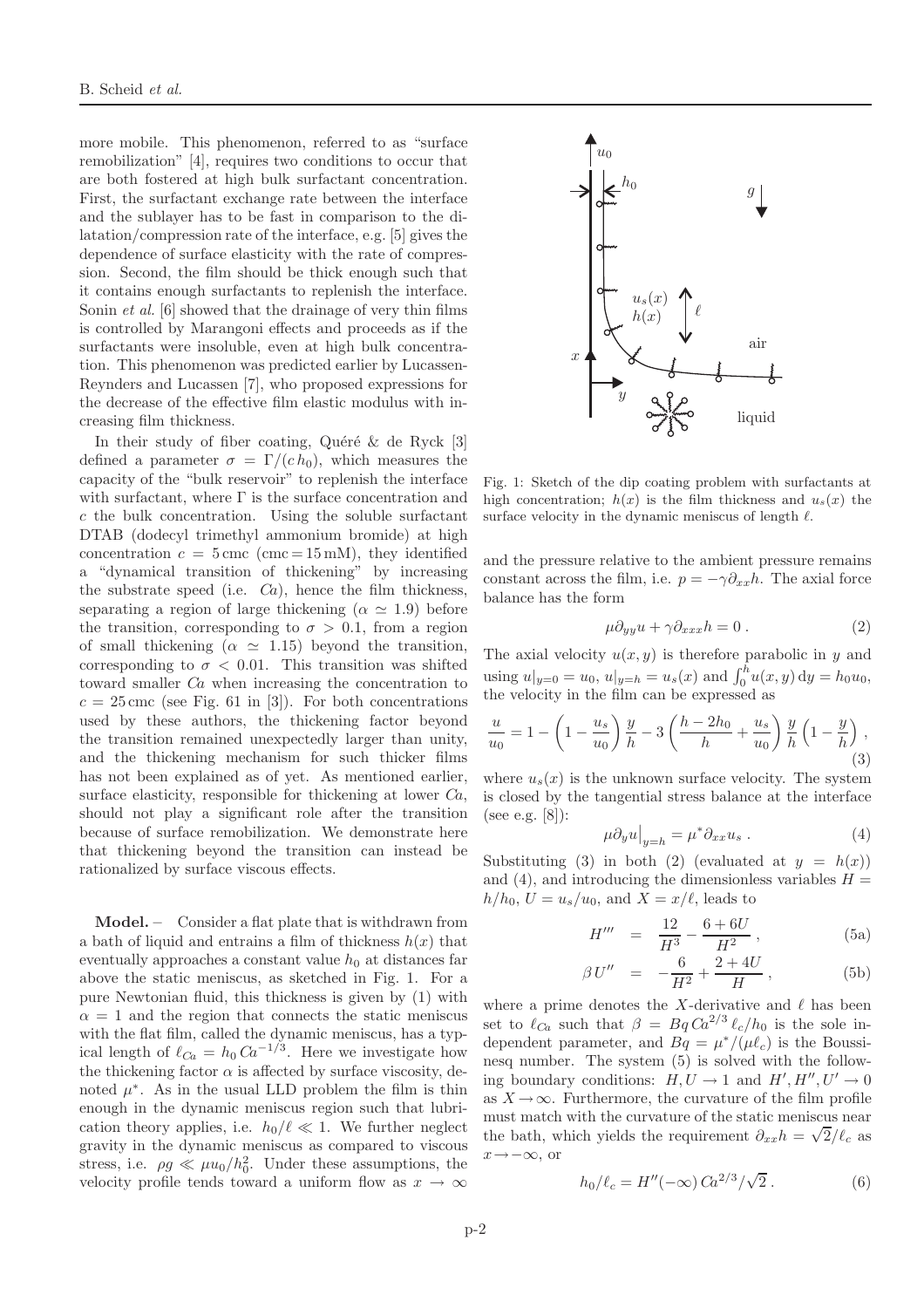

Fig. 2: Effect of surface viscosity  $\mu^*$  on the thickening factor  $\alpha$ and on the matching velocity  $U(-\infty)$ , as calculated from the model (5).

Using (6), we find  $Bq = \beta H''(-\infty)/\sqrt{2}$ , which is thus determined a *posteriori* from the solution  $(\beta$  being an input of the calculation and  $H''(-\infty)$  being an output).

In the limit of  $\beta \to 0$ , (5b) gives  $U\big|_{\beta \to 0} = (3 - H)/2H$ , which substituted into (5a) yields the familiar LLD equation:  $H^3H''' = 3(1 - H)$ . The solution to this equation gives  $H''(-\infty) = 1.3376$  such that (6) leads to (1) with  $\alpha = 1$ . Moreover, as X approaches the static meniscus,  $H \gg 1$  such that  $U(-\infty) = -1/2$ . Notice that the thickening factor for finite  $\beta$  has the form  $\alpha = H''(-\infty)/1.3376$ , and does not depend on  $Ca$  at constant  $Bq$ .

In the limit of  $\beta \to \infty$ , solving (5b) with the boundary conditions for U yields  $U|_{\beta \to \infty} = 1$ , which substituted into (5a) gives:  $H^3H''' = 12(1-H)$ , the solution of which leads to (1) with  $\alpha = 4^{2/3}$ . In this limit, the interface moves at the same speed as the substrate. It is not surprising that  $\alpha$  is identical for the cases of an "infinite" surface viscosity and an "infinite" surface elasticity or Marangoni effect (see e.g.  $[9, 10]$ ), which renders in both cases the surface immobile (relative to the moving plate). Finally, since for the above limits, the matching velocity is constant, we also require  $U(-\infty)$  to be constant for any finite value of  $\beta$ , i.e.  $-\frac{1}{2} \leq \beta \leq 1$ , so as to ensure continuity of the solutions.

Numerical solutions. We solve (5) for finite values of  $\beta$  and scrutinize the transition between the two limits mentioned above. Solutions to (5) were found using a shooting technique (see details in the Appendix A) that ensures both a constant curvature  $H''(X)$  and a constant surface velocity  $U(X)$  for  $X \to -\infty$ . Results are shown in Fig. 2. Figure  $2(a)$  shows that the thickening factor increases smoothly from 1 to  $4^{2/3}$  as  $Bq$  increases, demonstrating the possibility of thickening due to pure surface viscosity effects. The best fit we found in the transition region is  $\alpha \propto Bq^{1/7}$  though it is only empirical. We also



Fig. 3: Streamlines for various Boussinesq numbers  $Bq$ . In each plot, the vertical length is  $6\ell = 6h_0/Ca^{1/3}$  and the dotted line shows the position of  $h_0$ . Dots indicate stagnation points.

give in the Appendix B a nonlinear fit of the curve  $\alpha$  versus Bq. Figure 2(b) shows the surface velocity  $U(-\infty)$ , which varies monotonically from  $-\frac{1}{2}$  to 1 as  $Bq$  is increased. We then observe that for  $Bq > 25$ ,  $U(-\infty)$  becomes positive, indicating the absence of a stagnation point at the interface, in contrast to the pure LLD limit. We find that  $U(-\infty) = 0$  corresponds to  $\alpha \approx 1.3$ , which differs significantly from the value  $\alpha = 2^{2/3} \approx 1.59$  found in the case of pure surface elasticity [11, 12].

To understand the role of surface viscosity in the flow behavior, we plot in Fig. 3 the streamlines as reconstructed from the streamfunction defined by  $\psi(x, y) = \int u(x, y) \, dy$ . The plot for  $Bq = 1$  is comparable to the LLD situation for pure liquids, which includes the presence of a stagnation point at the interface. As the Boussinesq number increases, the stagnation point is displaced downwards (outside the plot area for  $Bq = 10$ ) and eventually disappears from the interface for  $Bq > 25$  as found in Fig. 2(b). Instead, for  $Bq > 25$ , the stagnation point moves into the interior of the fluid and is displaced upwards for increasing  $Bq$ , as illustrated with  $Bq = 100$ . This behavior is qualitatively similar to the flow in the case of a pure elastic surface [12], even though the origin of the interfacial stress is different.

Applicability conditions. As conjectured in the introduction, the interface should essentially be viscous beyond the dynamical transition of thickening, i.e. no Marangoni effects are expected in the region of 'large' capillary numbers. However, the present lubrication model (5b) relies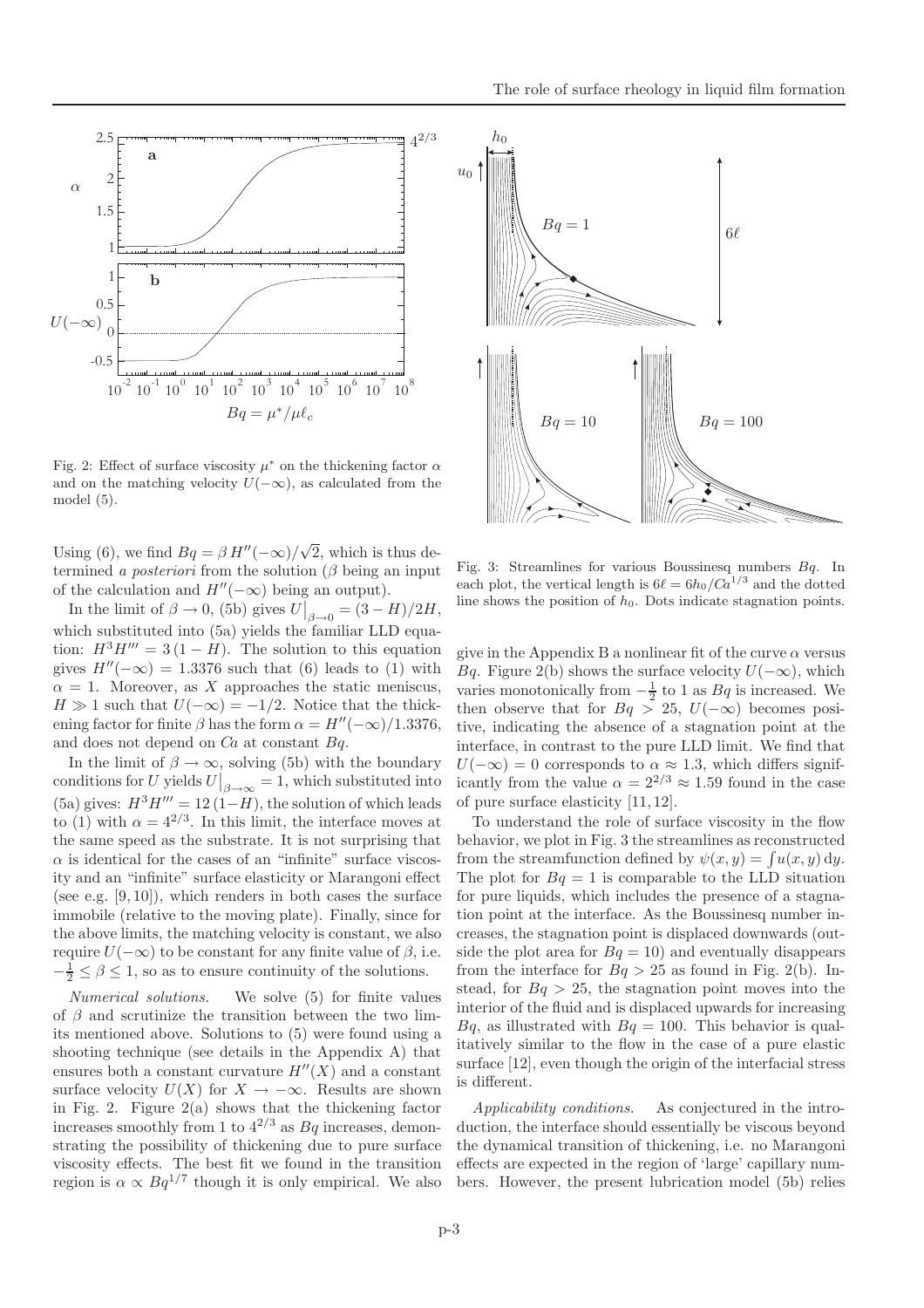

Fig. 4: Rate of stretching of a surface material element along the X-coordinate for various  $Bq$ .

on the assumption that gravity is negligible, which is satified only for 'small' capillary numbers, namely  $Ca^{1/3} \ll 1$ assuming  $h_0 \approx \ell_c \, Ca^{2/3}$ . The region of applicability of the present model is thus restricted to a narrow range of  $Ca$ , which only exists at high surfactant concentrations so as to ensure complete surface remobilization and allow neglect of surface elasticity. This regime requires two conditions to be satisfied. First, surfactants should have time to be adsorbed at the interface, and second they should be available in sufficient quantity adjacent to the interface.

The first condition implies that when new interface is generated by stretching on a time scale  $\tau_s = \ell/u_0$ , surfactants should populate the interface by adsorbing in a time scale  $\tau_a \ll \tau_s$ . Applying a result obtained in [3] for fiber coating to the case of planar coating, the condition on time scales is

$$
\tau_a/\tau_s \approx \lambda/\ell_c \ll 1 \;, \tag{7}
$$

where  $\lambda = (\gamma_0 - \gamma)\Gamma_0/(kc\mu)$  is a length scale with  $\gamma_0$  the surface tension of the pure liquid,  $\Gamma_0$  the saturated surface concentration at equilibrium, and  $k$  the intrinsic surfactant adsorption speed. The ratio  $\lambda/\ell_c$  does not depend on  $u_0$  and is therefore only a property of the surfactant solution. However, since stagnation points also occur at the interface, we cannot dismiss a priori the possibility of having different time scales for stretching along the length of the film. We report in Fig. 4 the rate of stretching of a surface material element defined as  $dU/ds = U'/\sqrt{1 + H'^2}$ . We notice that as the value of  $Bq$  increases, the maximum of the velocity derivative diminishes. Therefore, the convective transport becomes less important and the adsorption mechanism works even more efficiently to reduce the concentration gradients since  $dU/ds = 1$  was assumed when setting  $\tau_s = \ell/u_0$ .

The second condition implies that

$$
\sigma = \Gamma_0 / ch_0 \approx \Gamma_0 / (c \ell_c C a^{2/3}) \ll 0.01 , \qquad (8)
$$

where we assumed  $\Gamma \approx \Gamma_0$  for bulk concentrations much above the cmc. A typical value is  $\Gamma_0 = 1$  molecule/50 Å<sup>2</sup>  $\simeq$ 



Fig. 5: Experimental results for silicon oil (Si47v20) with no surfactant. The dashed line is a 2/3-power law corresponding to the mean value of the thickening factor  $\alpha$ , with 'sd' the standard deviation. Error on  $Ca$  values is smaller than the size of the symbols.

 $3 \times 10^{-6}$  mol/m<sup>2</sup> (see e.g. [13]). Though (8) has been obtained empirically by Quéré  $\&$  de Ryck [3] for DTAB, we assume this condition to be applicable for the surfactant used in the experiments we next describe, since the molecules are very similar.

Experiments. – Experiments using water solutions of the surfactant dTAB (decyl trimethyl ammonium bromide) have been performed at high concentrations. This surfactant with  $\text{cm} = 66 \text{ mM}$  was chosen for its greater solubility in water than DTAB. The surface tension was measured by the Wilhelmy plate method. The shear viscosity of the liquid was measured by a low shear rheometer (Anton Paar Physica MCR 301) with an embedded interfacial rheology system (IRS) [14]. The substrate used is a silicon wafer. The film thickness was measured using a multi-wavelength light reflected on the film and analyzed with a spectrometer (Ocean Optics). The error on the thickness measurement was evaluated at 5%, and is reported by the error bars in the subsequent plots. We validated the measurement technique with a pure liquid by comparing the mean value of the thickening factor obtained for each thickness measurement. The results are shown in Fig. 5, where the dashed line corresponds to the mean value for the thickening factor,  $\alpha = 0.99$ , which is 1% below the theoretical value, lying in turn within the standard deviation (sd) of 2%. The reason we performed the control experiment with silicon oil and not water is because water is easily contaminated and it was impossible to keep pure water clean during a complete set of measurements. Indeed, it is known that a very small amount of impurities at a water surface can induce a strong Marangoni effect [15]. However, as long as surfactant  $(c > cmc)$  is added to water, these difficulties disappear, as the impurities (mainly fatty substances) get dissolved in the micelles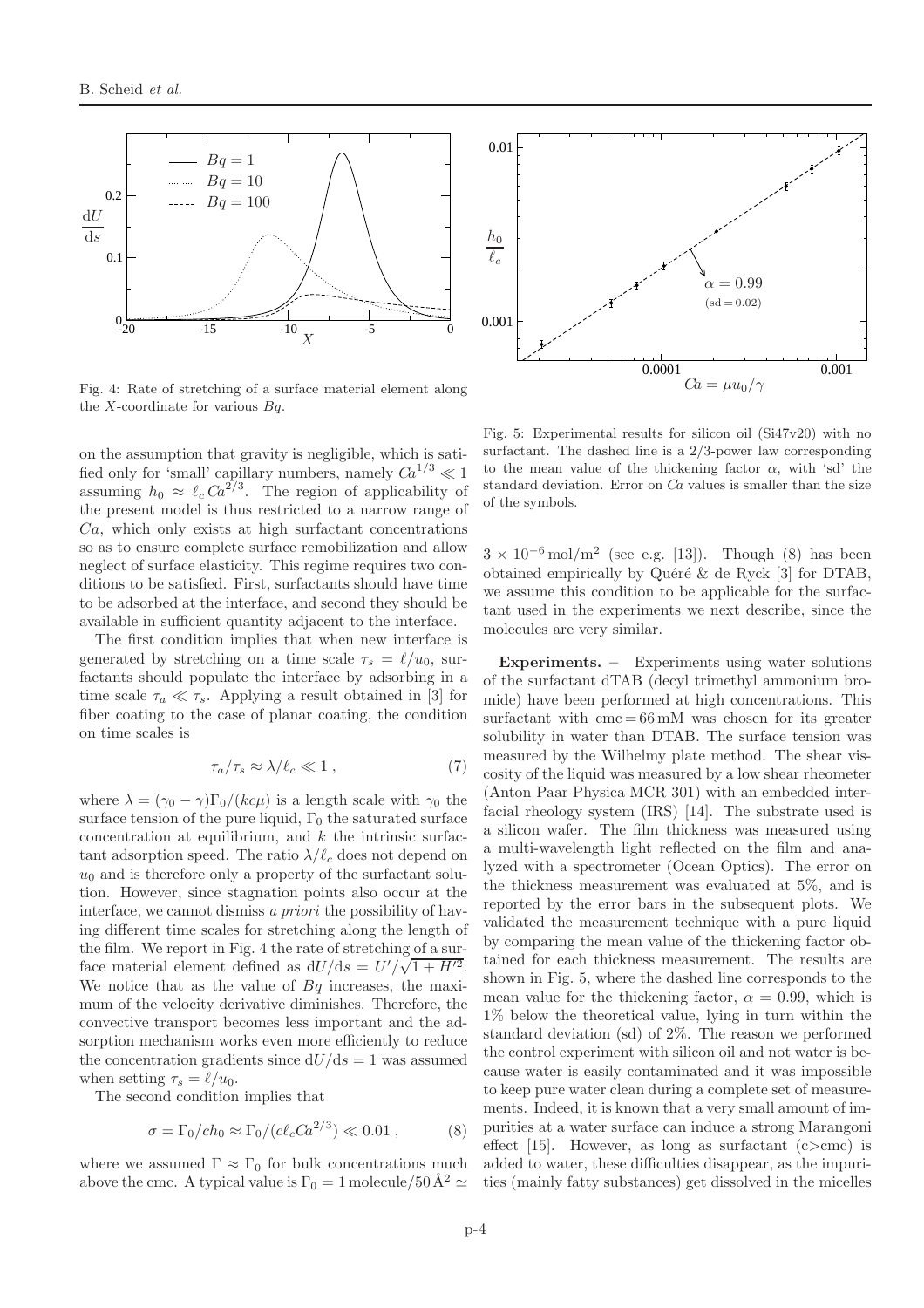Fig. 6: Experimental results for dTAB with  $c = 15$  cmc. Solid lines are the bounds for the thickening factor. The dashed line is a 2/3-power law corresponding to the mean value of  $\alpha$ beyond the "dynamical transition of thickening"(dotted line).

and the monolayer remains only populated by added surfactants [16].

Figure 6 shows the measured variation of the film thickness with the capillary number for  $c = 15$  cmc. The dotted line separates the dynamical transition of thickening on the left, to a zone of constant thickening on the right. Though large thickening is usually attributed to surface elasticity, the dynamical transition shows a decrease of the thickening with Ca. As mentioned in the introduction, this phenomenon is due to the surface remobilization caused by the increase of the film thickness, which increases the number of surfactants available to replenish the interface (as quantified by the parameter  $\sigma$ ). Having also performed experiments for smaller concentration (not shown), we observed a shift of the dynamic transition of thickening toward smaller  $Ca$  values for increasing the concentration. Consequently, the experiment for high concentration  $(c = 15 \text{ cm})$  allowed us to put in evidence a zone of constant thickening for almost a decade in Ca beyond the dynamical transition.

The mean value of the thickening factors for the experimental points lying on the right of the dotted line in Fig.6 gives  $\alpha \approx 1.06$ , with a standard deviation of about  $1\%$ . Though small, this  $6\%$  thickening exceeds the errors associated with our experimental method (1% for pure liquid). Such a result thus demonstrates the existence of a thickening effect induced by the presence of surfactant in a regime where no concentration gradient exists, i.e. for which conditions  $(7,8)$  are satisfied. To evaluate the intrinsic adsorption speed  $k$ , and considering the worst case, we added to the diffusion process (i.e.  $D/a \approx 0.1 \text{ m/s}$ , with D the diffusion coefficient and  $a$  the molecular size) a small electrostatic barrier of  $V = 100 \,\text{mV}$ , common for large surfactant concentrations, which gives  $k = (D/a)e^{V/k_bT} \approx$  $10^{-3}$  m/s, with  $k_bT \approx 25$  mV. Taking  $\gamma_0 = 0.072$  N/m,

 $\gamma = 0.04 \,\mathrm{N/m}, \mu = 0.00335 \,\mathrm{Pa.s} \text{ and } \rho = 1000 \,\mathrm{kg/m^3},$ leads, for  $c = 990 \text{ mM}$  and  $Ca = 10^{-3}$ , to  $\tau_a/\tau_s \approx 10^{-2}$ and  $\sigma \approx 10^{-4}$ , which indeed fully satisfy conditions (7,8).

We can therefore state that the constant thickening observed in Fig. 6 should essentially be induced by surface viscosity effects. We then use our model to assess the value of surface viscosity corresponding to  $\alpha = 1.06$ , and from Fig.  $2(a)$ , we get the corresponding Boussinesq number  $Bq \approx 3$ . Using  $\ell_c \approx 2$  mm, we finally obtain  $\mu^* \approx 2 \times 10^{-5}$  Pa.s.m, which is consistent with typical values reported in the literature for ionic surfactants (see e.g. [17, 18]). One should mention that this small value was at the limit of resolution of the IRS system of the low shear viscometer available to us at the time of this study, which did not permit a direct measurement of the surface viscosity.

It is known that surface viscosity has two contributions, namely 'intrinsic' viscosity associated with the shear between surfactants at the interface, and 'exchange' viscosity arising from the energy dissipation associated with the exchange of surfactants between the surface and the sublayer (see e.g. [7]). Though exchange viscosity is usually much higher than intrinsic viscosity at low  $c$  [19], it inherently vanishes with surface elasticity at large c (see e.g. [20]) such that intrinsic surface viscosity alone should be responsible for thickening in the parameter range that satisfies the conditions (7) and (8) for complete surface remobilization.

Conclusions. – We conclude that the constant thickening observed in the dip-coating process at large Cavalues with surfactants of high solubility and at high concentration can be rationalized entirely by the effect of intrinsic surface viscosity. Moreover, based on our findings, we anticipate that the large constant thickening observed at small Ca-values (see Fig. 6) should not only be due to surface elasticity, as generally proposed in the literature, but to cooperative effects of both surface elasticity and surface viscosity, with an even bigger influence of the surface viscosity than in the present study due to its 'exchange' component. For instance, this argument could be a candidate to resolve the apparent paradox reported by Krechetnikov & Homsy [21] between the strong thickening observed in experiments in contrast with the thinning predicted by their simulations. In any case, it is clear that surface rheology deserves closer study for a better understanding of flows dominated by the presence of fluid-fluid interfaces containing surface active materials.

Appendix A: Shooting procedure. – We detail in this appendix the shooting procedure used in the numerical solutions of (5). We first look for approximate solution in the vicinity of the flat film region, i.e.  $H, U \rightarrow 1$ as  $X \to \infty$ . Those local solutions are sought in the form  $H = 1 + ae^{\lambda X}$  and  $U = 1 + be^{\lambda X}$ . Substituting those expressions into (5) and linearizing with respect to the small amplitudes  $a$  and  $b$ , we find the characteristic equation for